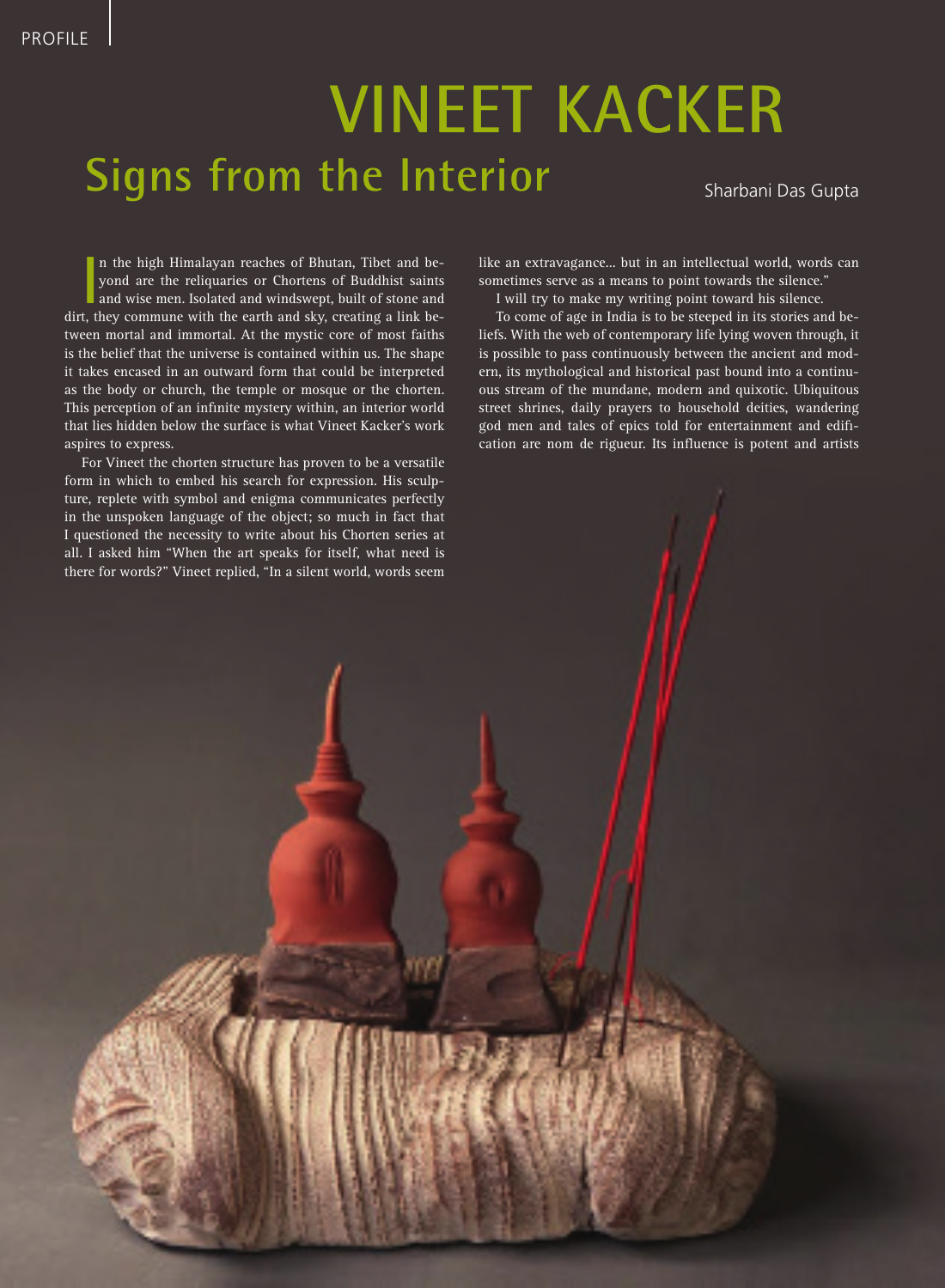| opposite Changing Landscape I, |
|--------------------------------|
| $17 \times 17 \times 21$ in h  |

right **Hsuan Tsang's Dream II**, 9 x 9 x 30 in h

"In a silent world, words seem like an extravagance... but in an intellectual world, words can sometimes serve as a means to point towards the silence."

can go both ways, either consciously rejecting overt references, or by choos ing, as Vineet has done, to embrace its nuances, ride the wave of its tide and dive in. Deeply influenced also by his treks through the Himalayas, the rari fied monasticism of the chortens, the rugged power of the mountains offset by fragile prayer flags and the vibrant rituals of his upbringing, his sculptures tell of manifold influences.

The chorten's stacked profile of three root shapes, the square, the circle and the triangle is imbued with symbol ism. The square base reflects the fourpointed aspect of the physical world, made up of Earth, Wind, Fire, Water. The circular body denotes the cyclical, self-perpetuating nature of existence that has no beginning or end. A tri angular elevation refers to the tri-fold character of being – Dreaming, Wak ing, Consciousness. At an abstract level Vineet uses a free wheeling association of symbols to construct and gild his forms. Toying with cultural intent and unanticipated juxtaposition, his pieces are just disorienting enough to provide a glimpse of alternative perceptions and layered meanings. A scimitar that references Persian history could also be recognized as an ancient weapon, a blade forged for destruction or clarifi cation; a flame that is essentially Bud dhist may be a symbol for both annihi -

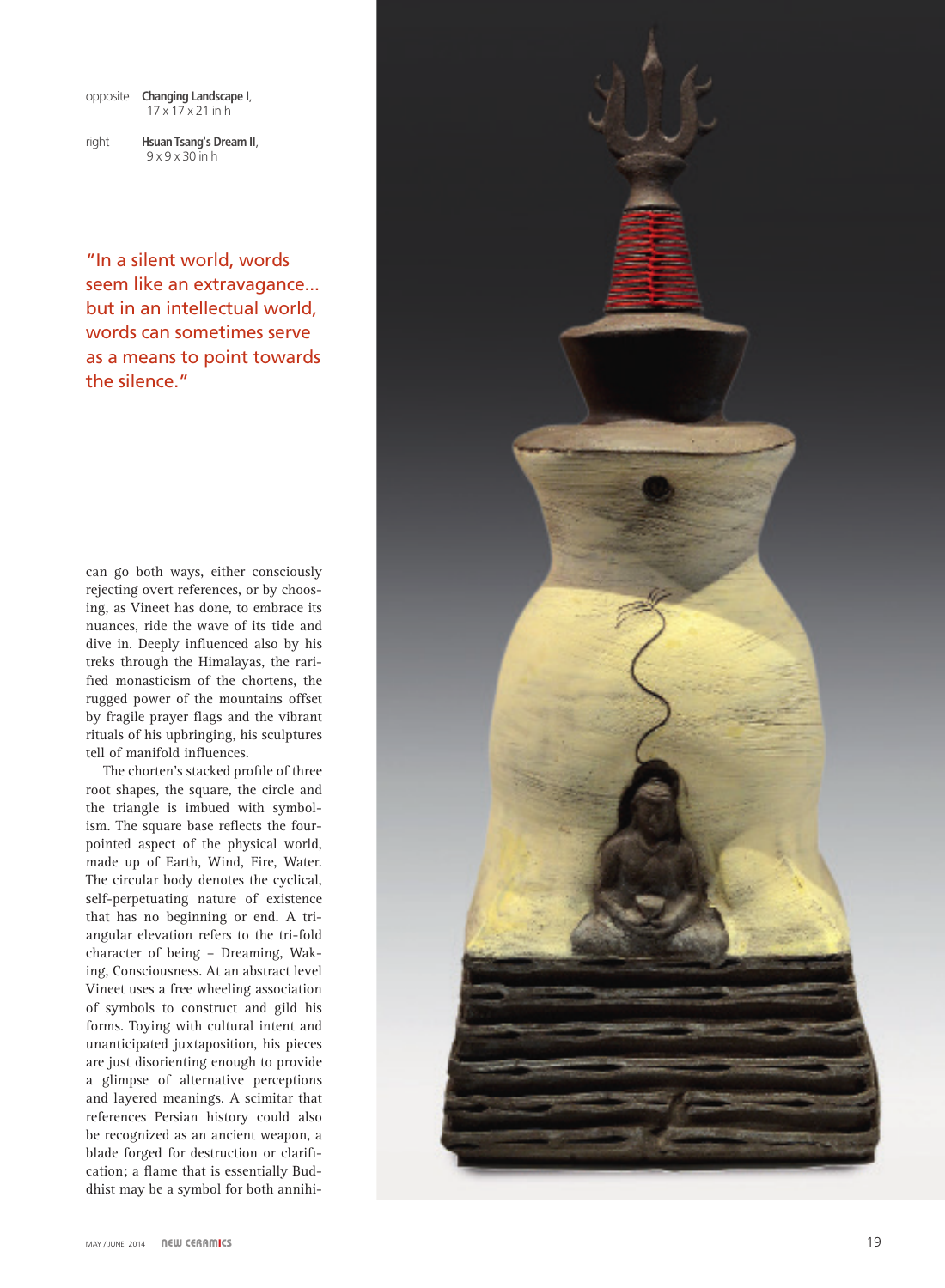Despite the varied sources of content, Vineet's work achieves a harmony that reflects his control over material. Originally an architect, he contrasts the semantics of construction with the natural lines of rugged mountain terrains.

lation and purification; a sickle, recognizably communist, yet too a tool for reaping and harvesting. In the snow series, the landscape is half obscured by a pure white glaze, the snow a theme for wintery desolation, mortality or perhaps monastic contemplation? Though the expression is non-denominational, there are clear references to sacred objects, incense, prayer flags, and the work is undeniably rooted in the visual idioms of the East.

Structurally the forms straddle the space between organized composition and organic shape. Like bones running through

below **Winter Landscape II**, 26 x 9 x 16 in h

opposite **Out of the Dark Earth, Into the Sky**, 13 x 8 x 13 in h tissue, the use of edge and line creates a frame from within which the form blossoms. The chortens travel from a rigid squared base to soft ballooning shapes to a sharply upward moving triangulated spire, referencing mountains, boulders, and the journey of the spirit. Together they bear a resemblance to the figure of a man in meditation seated in an upward motion toward the sky.

Despite the varied sources of content, Vineet's work achieves a harmony that reflects his control over material. Originally an architect, he contrasts the semantics of construction with the natural lines of rugged mountain terrains. From his understanding of structure comes his approach to assembling premade clay architectonic elements that have been cut to templates and dried carefully, and from his time in the mountains comes his use of organic volumes that do not follow a predefined pattern. In the landscape pieces that he has been making in the past two years, the bases are coaxed into shape with the use of improvised armatures. Clay slabs are coated with deflocculated slip and scored with precise rhythmic lines that delineate the soft forms. The slabs are then stretched to highlight texture and line, and draped over moulds of sponge and newspaper. After further shaping into boulder-like forms, they are quickly hardened using a heat gun to enable the removal of the sponge moulds before they begin to cause cracking. The use of contrast is continued on into the surface treatments. Matt and dry planes studded with jewel-like inserts glazed in traditional celadons heighten texture and emphasize the soft billowing bodies. He has mastered the art of using difference to accentuate the whole.

Two decades after I first met Vineet in Pondicherry his sculp-